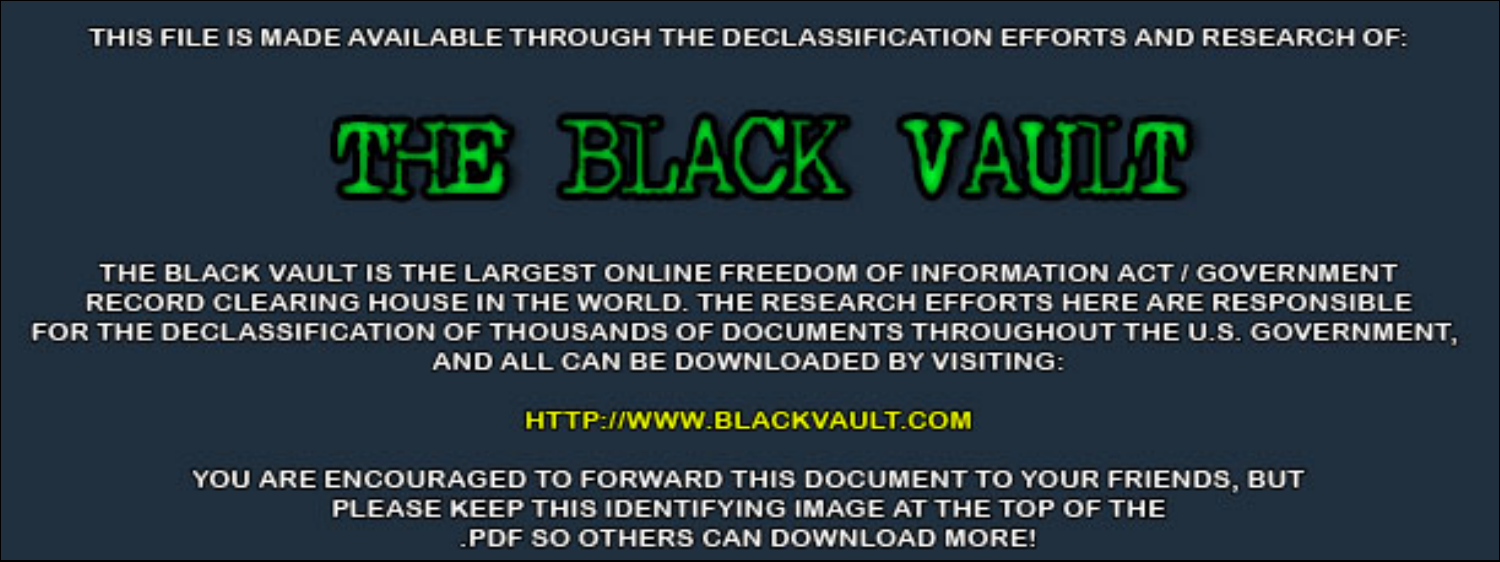#### TOP SECRET//COMINT//REL TO USA. AUS. CAN. GBR and NZL//X1

 $EO$  1.4. $(c)$ 

# **(U) Vietnam: A SIGINT Paradox (Part I)**

(U) The American cryptologic experience with the Vietnam problem demonstrated the complexities of producing SIGINT. Both time and analysis are required to produce SIGINT. There are numerous examples in cryptologic history that demonstrate that the accumulation of knowledge gained through traffic analysis, cryptanalysis, and language analysis and translation should make it easier to produce SIGINT. However, the Vietnam experience demonstrated that study and preparation do not automatically lead to success.

(S//SI-REL) SIGINT failures have occurred because we were unprepared for unexpected crises. However, this was not the case in Vietnam. As American involvement in the Vietnam War began to increase during the 1960s, NSA had a distinct advantage compared to the rest of the intelligence community. NSA had been studying Viet Minh (predecessor of Viet Cong and North Vietnamese) cryptology throughout the 1950s. We had both experienced personnel who worked on the problem and extensive knowledge of North Vietnamese cryptanalytic techniques. We recognized that the North Vietnamese were cunning, imaginative cryptographers.

(U) The first part of this two-part article will focus on the 1950s. What did we know about North Vietnamese COMINT capabilities? This article will also demonstrate the cryptographic talents of the Viet Minh and their communist successors. Part II will focus on one explanation ofwhy NSA lost its advantage.

### **The 1950s: A Decade of Cryptanalytic StUdy**

(D) To appreciate NSA's activities on the Vietnam problem during the 1950s, it is necessary to look at the historical setting. Vietnam has a long history of opposition to dominance by colonial powers. In May 1941 Ho Chi Minh established the Viet Nam Doc Lap Dong Minh, or Viet Minh (The League for Vietnamese Independence) to fonnalize this resistance. At the end of the war, on 2 September 1945, Ho declared the independence ofVietnam and announced the fonnation ofthe Democratic Republic of Vietnam. With the Allies' permission, France reclaimed its colonial hold over Vietnam. Ho reacted by warning the French prime minister, Georges Bidault, in a meeting on 14 September 1946, that "If we must fight, we will fight. You will kill ten of our men, and we will kill one of

Declassified and approved for release on appeal by NSA on 02-27-2007 pursuant to E.O. 12958. as amended. MDR 51909.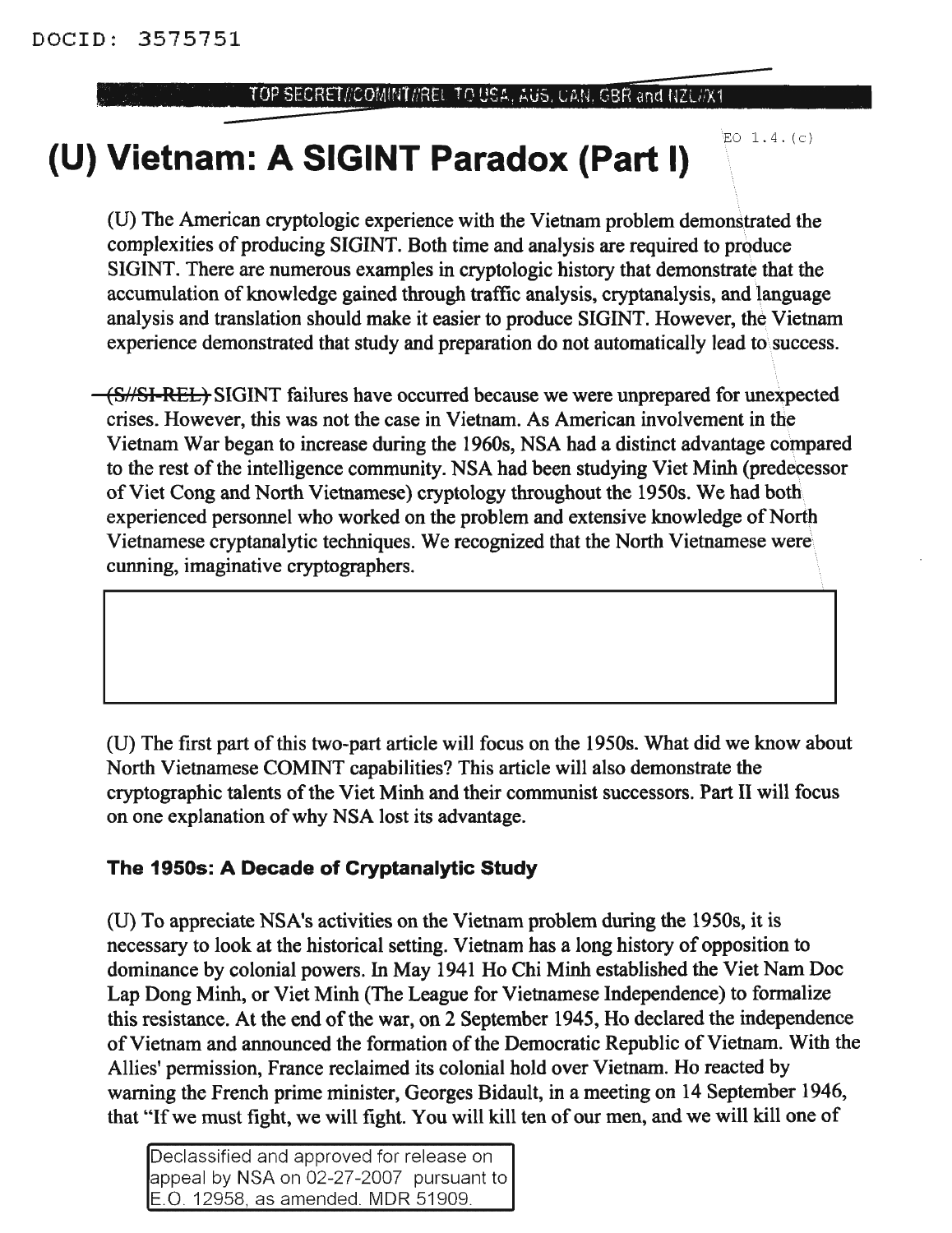### DOCID: 3575751

yours. Yet, in the end, it is you who will tire."

(U) After a war which lasted approximately nine years, the French were defeated at Dien Bien Phu and forced to come to terms. However, what the Viet Minh won on the battlefield was taken from them at the Geneva peace conference. The Geneva Accords divided Vietnam at the seventeenth parallel into North Vietnam and South Vietnam. With that division in place, the accords imposed a cease-fire and provided for the withdrawal of French forces from North Vietnam and of Viet Minh forces from South Vietnam within the next three hundred days. New foreign troop placements were prohibited throughout Vietnam, and both the French and the Viet Minh were to withdraw their troops from Laos and Cambodia. Finally, the accords provided for free elections in 1956, with the goal of reunifying the two Vietnams.

(U) South Vietnam did not sign the accords. To preserve his regime, Ngo Dinh Diem, the head of the South Vietnamese government, used this failure to sign the accords as an excuse to cancel the 1956 elections. North Vietnam, on the other hand, remained determined to achieve a united country.

(S//SI/REL) NSA certainly had a long history of working the Vietnam problem, although it is difficult to pinpoint the exact date when American cryptologists began to work the problem. According to legend, a navy officer first translated Vietnamese traffic in 1949, during the days of the Armed Forces Security Agency, the predecessor to NSA. After the French-Indochina war ended in 1954, NSA analysts did a retrospective study on old communist traffic. David W. Gaddy, a cryptolinguist who was hired in 1953, reported that he worked on Vietnamese traffic that dated back to 1951. Dr. "Tony" D. Vang Ly, the first native Vietnamese instructor, began teaching Vietnamese to Agency students in 1952.

(U) Vietnamese was a difficult language for NSA students to master. Vietnamese is a tonal (with six tones), monosyllabic language. Moreover, Westerners have to learn a new alphabet consisting of 27 consonants and 12 vowels. The task of mastering this language was particularly difficult in the early 1950s, because there were no Vietnamese-English dictionaries. NSA linguists had to look up a word in a Vietnamese-French dictionary, then consult a French-English dictionary to finish the translation of the Vietnamese word.

(U) Gaddy further explained: "Despite the excellent instruction provided at the NSA school, linguists really had to learn their trade from on-the-job training. Native instructors lacked clearances, so they were never told what jobs we performed. They could not tailor our instruction to job requirements. NSA told the instructors to emphasize reading over pronunciation, which made it difficult to really learn a tonal language."

(U) Cryptolinguists faced additional challenges. Vietnamese cannot be transmitted by using standard international morse code because of its peculiar letters and the use of accent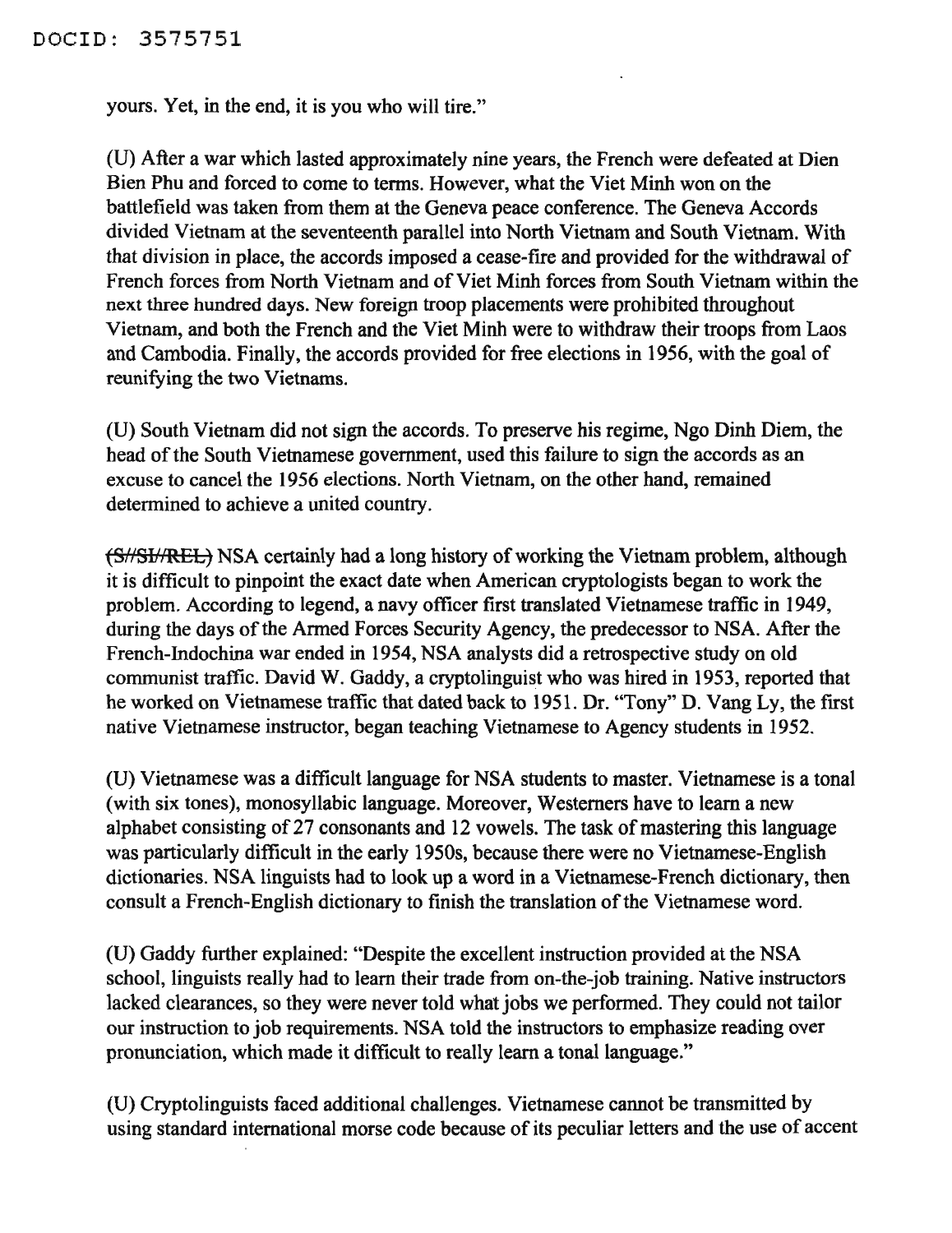marks. The cryptolinguist had to learn the system created by the Vietnamese to express these features in morse before tackling an actual translation. For instance, the vowels u and o appear as simple letters or with hooks. To indicate the use ofthe letter u with a hook, the Vietnamese operator sent the letters uw. W does not exist in the Vietnamese alphabet so it was available for special assignment. Since uo with hooks is a frequent letter combination in Vietnamese words, the morse operator used the shortcut wow rather than uwow in morse to indicate these hooked letters. Such a system made on- the-job training essential.

(S//SI-REL) During the 1950s, the Viet Minh communications became more sophisticated. Early in the decade, the Viet Minh operated as if they were in the 1930s and 1940s. These communists were bands of guerrillas who were forced to use old equipment from World Wars I and II. Americans reading Viet Minh traffic saw references to German 88 antiaircraft terminology. Gaddy recalled: "During the Dien Bien Phu campaign (1953-54), their traffic had lots of references to howitzers. By this time, there was only one company left in the U.S. that continued to make howitzers. Fortunately, we found them in Fort Carson, Nevada. This company was able to help us with the terminology that we saw in our traffic."

(S//SI-REL) By 1957-58, the North Vietnamese were transformed from a poorly equipped guerrilla organization to a regular, standardized military establishment. These changes became apparent through COMINT, which now contained references to military rank and terminology for rockets and missiles.

 $EO$  1.4. $(c)$ 

(S/fSI-REL) Gaddy reported a similar growing sophistication in cryptography: "Through cryptographic changes, NSA analysts suspected that the Viet Minh were being trained in cryptography by the Chinese. They saw greater communication security and the use of more sophisticated techniques in code construction." This suspicion was confirmed by the North Vietnamese in their publication Essential Matters, which was translated into English in 1990 (and which is available from the Center for Cryptologic History). The North Vietnamese revealed that the first group of cryptographers studied in China as early as 1950-51. They left in 1950, studied for six months, and returned home in May 1951.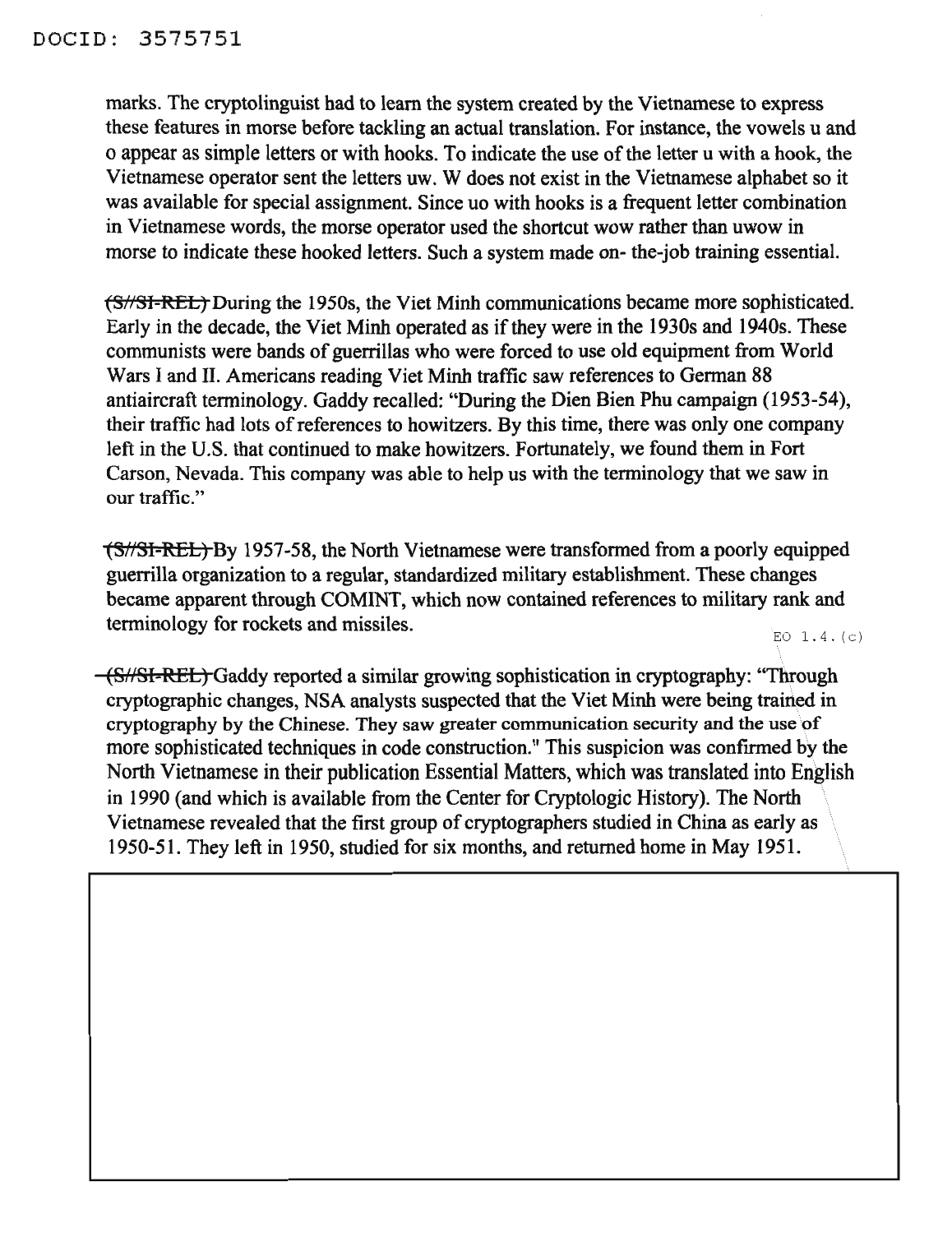(S//SI-REI:) By 1959 North Vietnam had organized a unit called Group 559, to begin work on refurbishing the southern infiltration route, popularly known as the Ho Chi Minh Trail. The Ho Chi Minh Trail ran from North Vietnam through the Laotian panhandle into South Vietnam. Later in 1959 the North Vietnamese also organized Group 759 to find ways to supply their southern forces. The extent of this supply and resupply effort was known through COMINT. As Gaddy pointed out, "the depth of our knowledge was evident from activity by the State Department, [which] attempted to acquaint the public with the magnitude of this problem by publishing a white paper entitled 'A Threat to Peace: North Vietnam's Effort to Conquer South Vietnam', in December 1961. This paper was based on previously classified COMINT."

(U) In 1961, as American advisers began to provide assistance to South Vietnam, NSA analysts knew that our opponents were good at the cryptologic trade and maintained a healthy respect for the cryptologic abilities of the North Vietnamese.

[(U//FQUO) Sharon A. Maneki, Center for Cryptologic History, 972-2893s, samanek]

Almanac 50th Anniversary Series